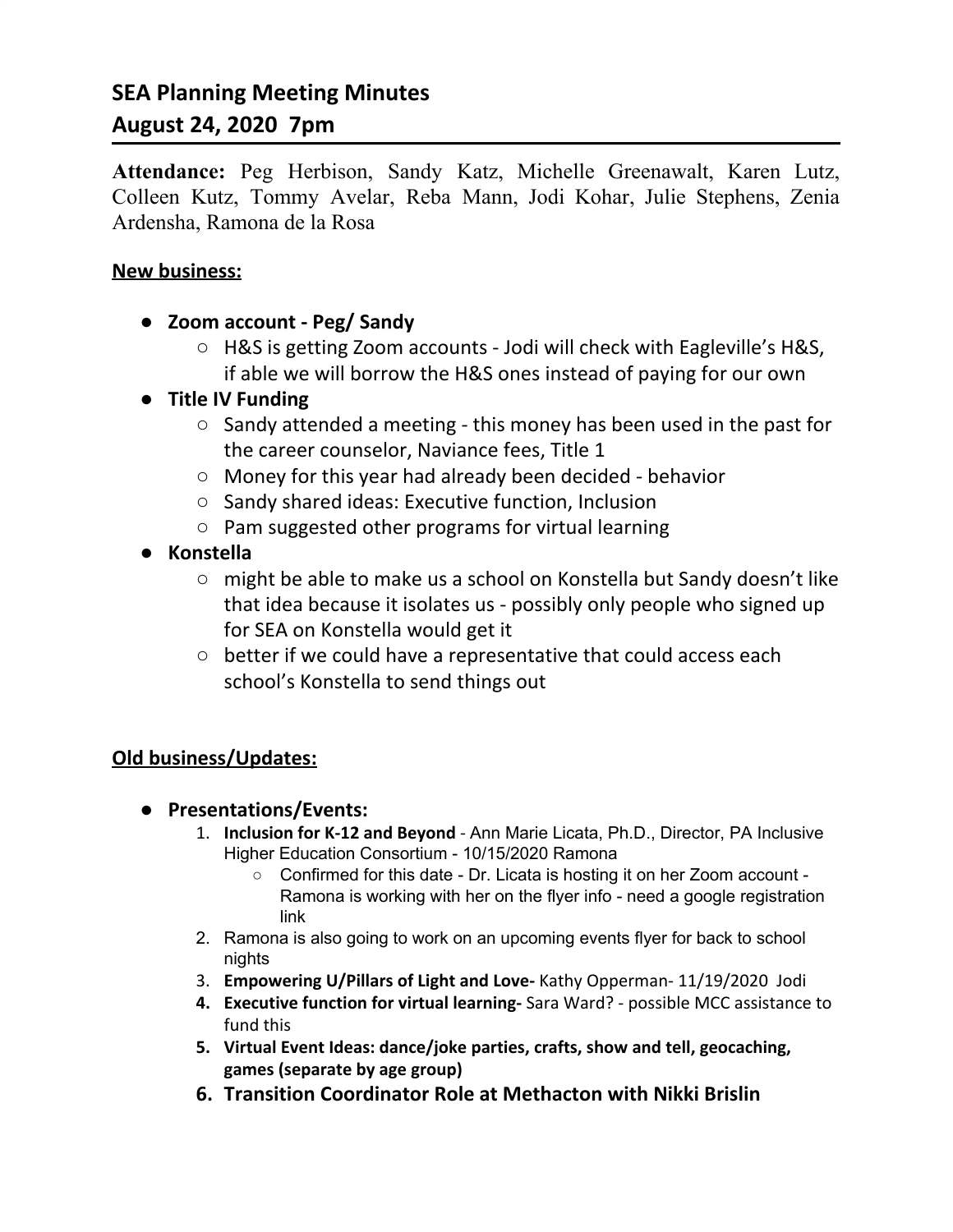- $\circ$  Colleen will ask Nikki about this while Jaime is there
- **7. Career Counselor K-12 (Judy Schmidt retired; replacement is Kimberly Kulp -** coming from another district**)**

**Possible dates**: third Thursdays: 10/15, 11/19, 1/21, 2/18, 3/18, 4/15, 5/20 **All virtual, all evening**

**● Diversity, Equity and Inclusion (DEI) Task Force SEA and DEI - alignment of goals; suggest collaboration as it relates to inclusion**

- Fundraising event this Thursday
- **Best Buddies -** Dominic and Dana Meoli, Champion of the Year Nominees support fundraising effort, Friday, November 13, 2020
	- Sandy has a meeting this week to see what she needs to do to get started on the fundraising
- **Budget:** Michelle, Treasurer
	- Budget: \$2515.43
	- Virtual Fundraisers
	- Clothing collection (Colleen),
	- Fruit sale at holidays
	- Corropolese dine and donate Peg
	- Design a t-shirt or other items and sell them- kids submit art to use maybe do a mosaic of all of the art submitted
	- Talk to Amy Smith for ideas
- **SEA page on Methacton website-** Sandy and Karen sent an email today to Amanda Kelly and Kathy Kifer- possibly add Julie in to this

# **● Back to School nights**

- Make a video describing what SEA is, who would benefit, and what events are coming up- 5 minutes- Ramona will put the powerpoint slides in Slack for feedback
	- MHS Peg, Ramona, Karen, Kellie, Colleen<sup>\*</sup>, Tommy, Michelle ● Waiting for details from Dr. Sorgini
	- Arcola- Tommy, Mimi, Reba\*, Sandy
		- waiting for info
	- Skyview- Tommy, Reba, Zenia<sup>\*</sup>
		- waiting for info